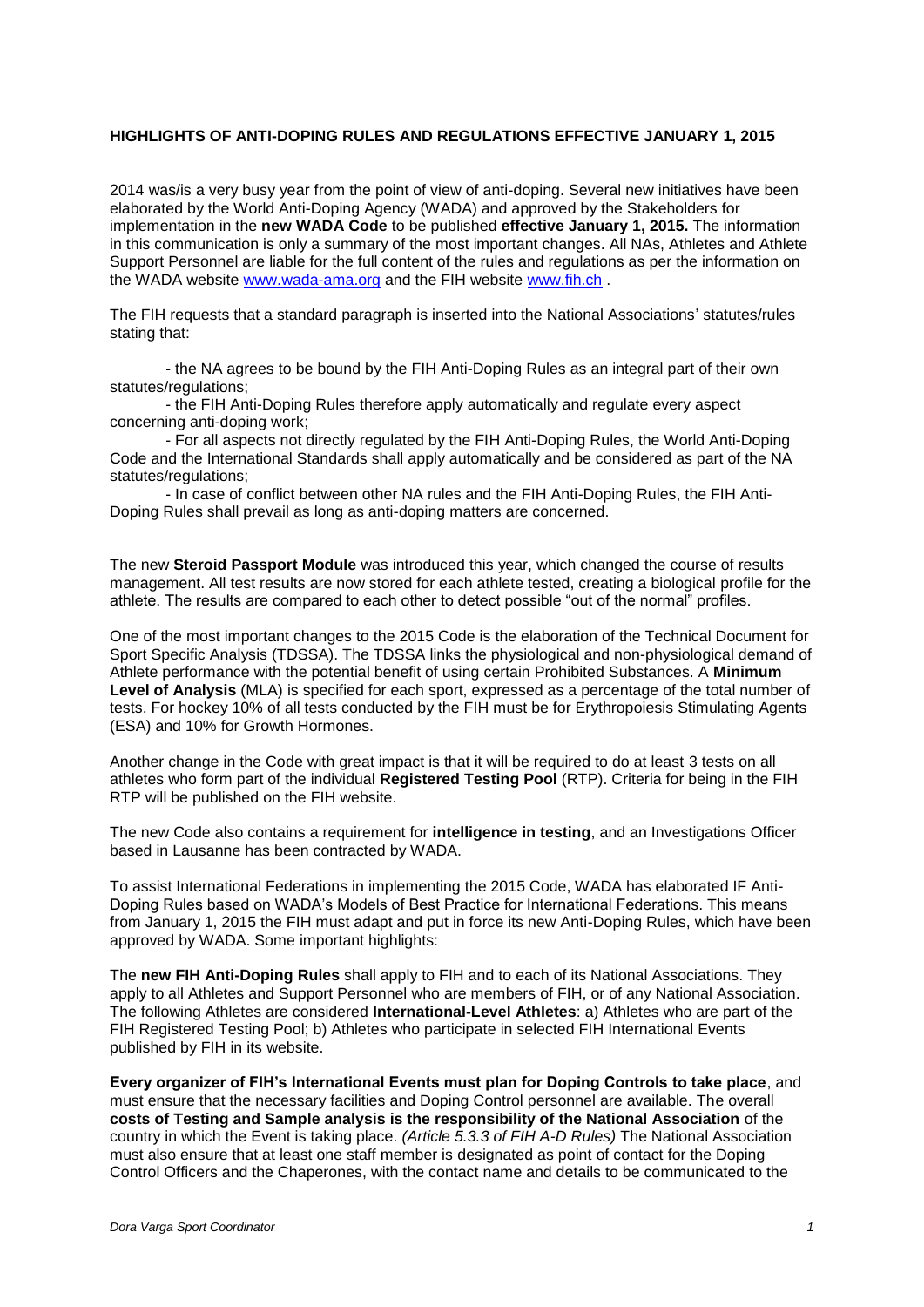FIH Sport Coordinator at least 4 weeks prior to the starting of the Event. The National Association shall be required to provide the number of Chaperones requested. *(Article 5.9.11 of FIH A-D Rules)*

International Athletes must apply to FIH for **Therapeutic Use Exemption**. If the Athlete already has a TUE granted by his/her National Anti-Doping Organization, FIH may recognize this TUE for international-level competition, provided that such TUE decision has been reported in ADAMS in accordance with Article 5.4 of the International Standard for Therapeutic Use Exemption (ISTUE), and a **complete medical file from a specialist doctor** is available**. FIH may refuse the TUE if the medical file is not deemed complete.**

An application for a TUE should be made as soon as the need arises. For substances prohibited In-Competition only, the Athlete should **apply for a TUE at least 30 days before the next competition. All TUEs expire automatically** at the end of any term for which they were granted, without the need for any further notice. **A TUE may be cancelled** if the Athlete does not comply with the conditions imposed by the TUE Panel, e.g. **approval with condition of a yearly review**. After expiration, a new TUE application should be submitted, if needed.

TUE applications to the FIH should be submitted on the TUE Application Form that can be downloaded from the FIH website.

A combination of **three missed tests and/or filing failures within a twelve-month period** (*previously 18-month period!)* by an Athlete in an RTP **will be considered an Anti-Doping Rule Violation (ADRV)**. *(Article 2.4 of FIH A-D Rules)*

### **The number of in-competition tests to be performed at FIH Events has been changed as follows**:

| Word Cup                                 | 20 tests |
|------------------------------------------|----------|
| Junior WC                                | 12 tests |
| Indoor WC                                | 8 tests  |
| <b>WL Semi-Finals and Final</b>          | 12 tests |
| Champion's Trophy                        | 8 tests  |
| Continental Federation events that are a |          |

a direct qualification to an FIH Event or Olympic Games: 6-12 tests depending on the number of teams participating. *(Article 5.7.3 of FIH A-D Rules)*

For all FIH in-competition and out-of-competition testing the **Testing Authority (TA) and the Results Management Authority (RMA) must be entered in ADAMS as FIH**. If not, the test will not show up in WADA's statistics as performed by the FIH – which is crucial for the Olympic Program Review.

For all FIH testing **the Sample Collection Authority (SCA) must ensure that all Doping Control Forms are a) either entered in ADAMS; b) or sent by email to the FIH Sport Coordinator.** Without this, the test will not be linked to the Athlete's Steroid Passport Module, which means the result will not be accounted for.

Changes have been made to **Sanctions – periods of ineligibility in connection to an ADRV**. *(Article 10 of FIH A-D Rules)* There are also various **financial consequences to an ADRV.** E.g. where an Athlete commits an ADRV, FIH may a) recover from the Athlete the costs associated; or b) fine the Athlete in an amount up to 1'000 CHF. *(Article 10.10 of FIH A-D Rules)* **NAs shall be obligated to reimburse FIH** for all costs related to the violation of these AD Rules. **If an NA has failed to make diligent efforts to keep FIH informed about an Athlete's whereabouts, FIH may fine the NA in an amount up to 5'000 CHF**. *(Article 12 of the FIH A-D Rules)* For a full list of Sanctions and Costs see the FIH A-D Rules.

Where an FIH affiliated **National Association fails to render a decision with respect to whether an ADRV was committed** within a reasonable deadline set by FIH, FIH may decide to assume jurisdiction for the case. Should this occur, **the NA will be liable for the costs incurred**. *(Article 13.3.1 of FIH A-D Rules)*

FIH must **publicly Report the name of the Athlete, the Prohibited Substance and the consequences imposed due to an ADRV**, no later than 21 days after the ADRV has been determined. *(Article 14.3 of FIH A-D rules)*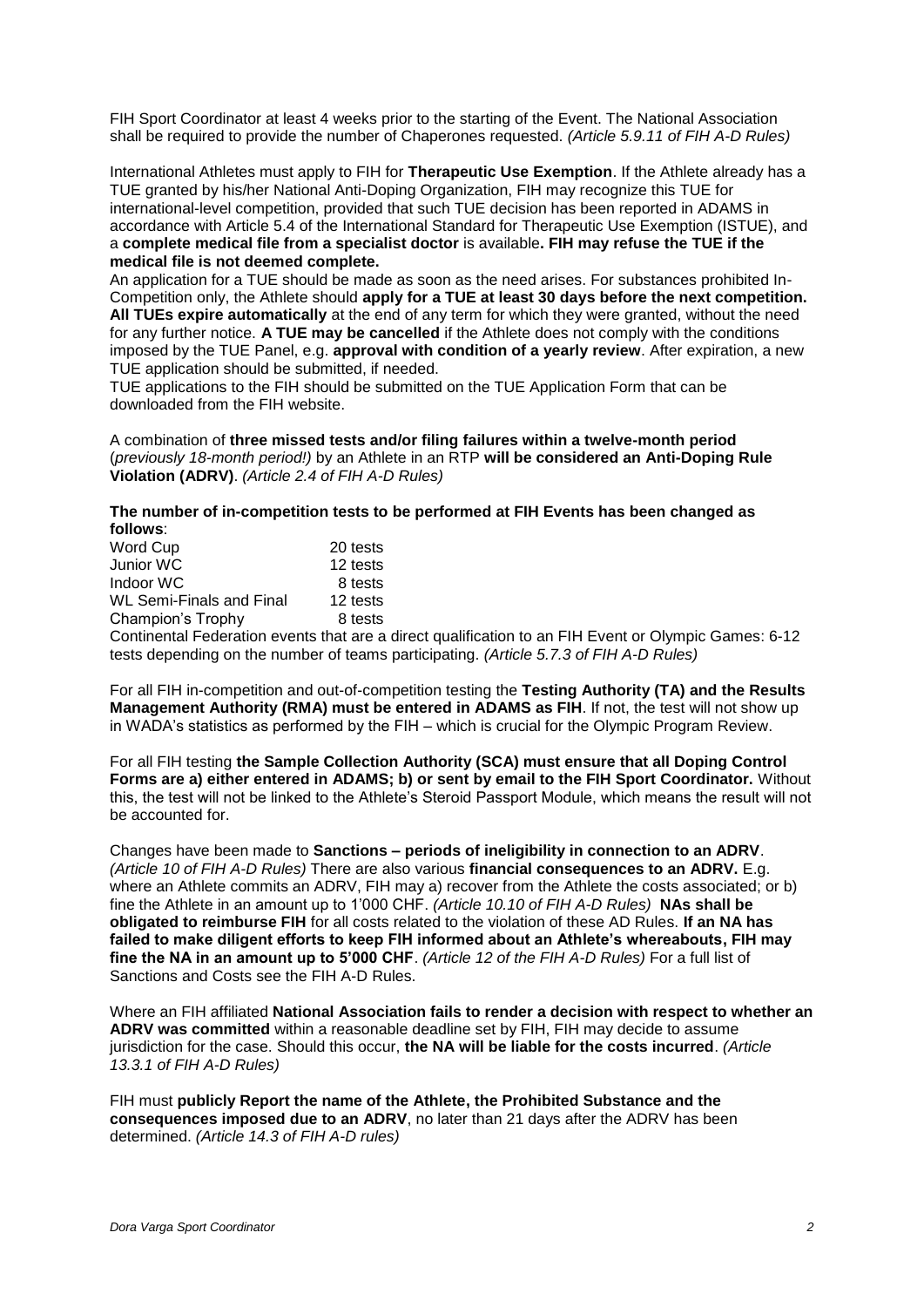**All National Associations shall include in their regulations the provisions necessary to ensure that FIH may enforce these Anti-Doping Rules.** NAs shall establish rules requiring all Athletes and Athlete Support Personnel (coach, trainer, manager, official, medical personnel, etc.) to agree to be bound by these A-D Rules and to submit to the results management authority of the FIH. *(Article 16 of FIH A-D Rules)*

**All NAs shall be required to conduct anti-doping education** in coordination with their National Anti-Doping Organizations (NADOs)*. (Article 19 of FIH A-D Rules)*

**National Associations shall report to the FIH Sport Coordinator** within the first three months of each year, **results of all Doping Controls within their jurisdiction**. (*Article 16 of FIH A-D Rules)*

In September of this year WADA published its first **Athlete Reference Guide** to the Code. The guide provides an explanation of **athletes' roles and responsibilities**, details of what constitutes an antidoping rule violation, information on the Prohibited List and supplements, details on matters ranging from the 'Whereabouts' rule to Therapeutic Use Exemptions (TUEs), and the Sample Collection Process, amongst other topics. **We strongly recommend that each National Association make the Athlete Reference Guide available to their athletes.** Here is the link to the Athlete's Guide:

<https://wada-main-prod.s3.amazonaws.com/resources/files/wada-reference-guide-to-2015-code.pdf>

WADA provides extensive information on its website [www.wada-ama.org](http://www.wada-ama.org/) which can be categorized as: a) The Code b) International Standards, c) Model Rules, Guidelines and Protocols d) Technical **Documents** 

a) The Code

<https://www.wada-ama.org/en/resources/the-code/2015-world-anti-doping-code#.VDzwYW8cR9A>

# b) International Standards

<https://www.wada-ama.org/en/what-we-do/international-standards>

The Code works in conjunction with five International Standards aimed at bringing harmonization among anti-doping organizations in various technical areas, namely:

- [Prohibited List](https://www.wada-ama.org/en/what-we-do/international-standards#ProhibitedList)
- [Testing](https://www.wada-ama.org/en/what-we-do/international-standards#Testing)
- [Laboratories](https://www.wada-ama.org/en/what-we-do/international-standards#Laboratories)
- [Therapeutic Use Exemptions \(TUEs\)](https://www.wada-ama.org/en/what-we-do/international-standards#TherapeuticUseExemptions)

### c) Model Rules, Guidelines and Protocols

WADA has published several new (or amended) Guidelines to be in line with the 2015 provisions. Some of the most important ones are:

Guidelines for Results Management, Hearings and Decisions [https://www.wada-ama.org/en/resources/guidelines-results-management-hearings-and](https://www.wada-ama.org/en/resources/guidelines-results-management-hearings-and-decisions#.VDzxsRbNpUp)[decisions#.VDzxsRbNpUp](https://www.wada-ama.org/en/resources/guidelines-results-management-hearings-and-decisions#.VDzxsRbNpUp)

Therapeutic Use Exemption Guidelines

[https://www.wada-ama.org/en/resources/science-medicine/guidelines-therapeutic-use-exemptions](https://www.wada-ama.org/en/resources/science-medicine/guidelines-therapeutic-use-exemptions-tue#.VDzy3BbNpUp)[tue#.VDzy3BbNpUp](https://www.wada-ama.org/en/resources/science-medicine/guidelines-therapeutic-use-exemptions-tue#.VDzy3BbNpUp)